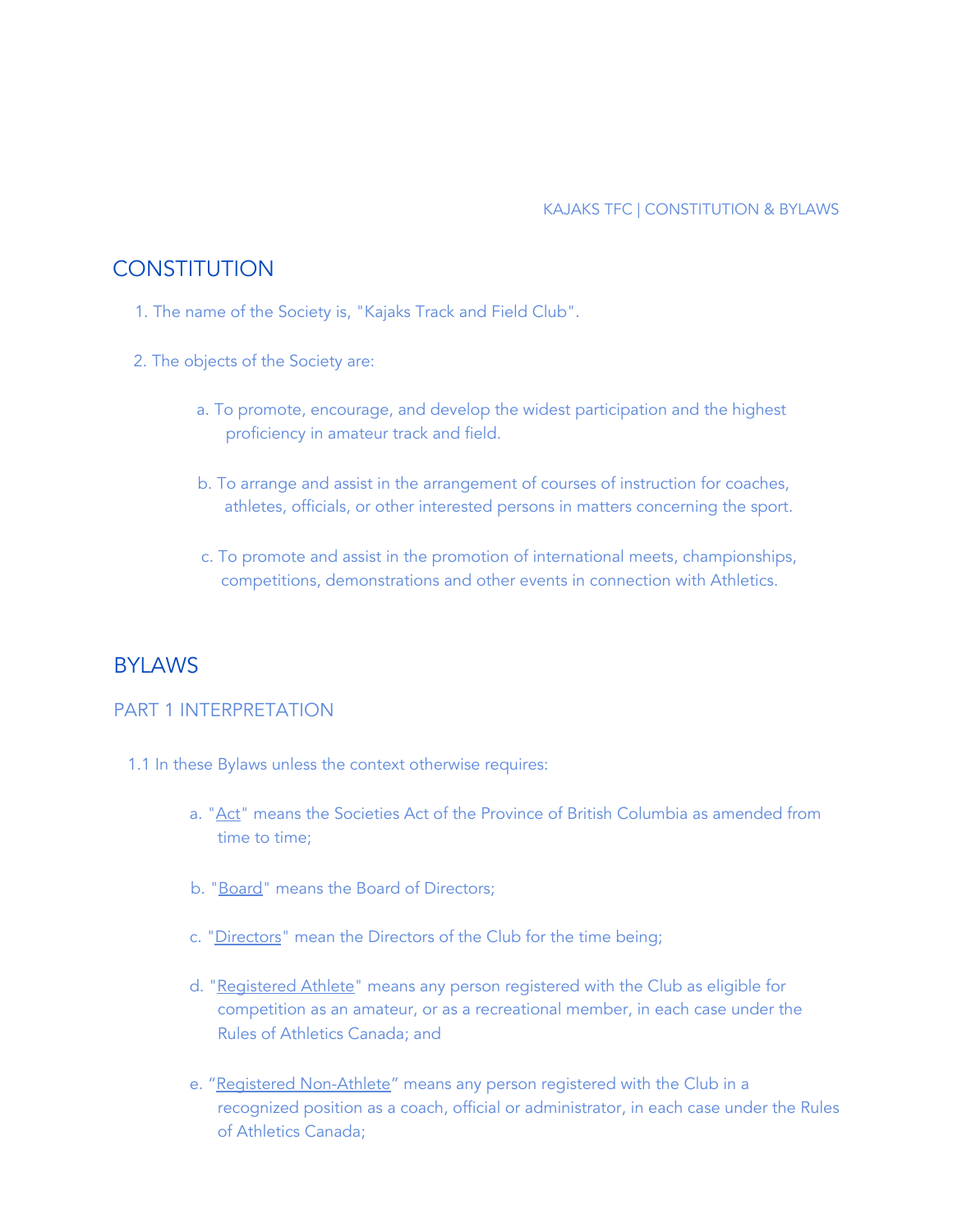- f. "Club" means the Kajaks Track and Field Club.
- 1.2 The definitions in the Act apply to these Bylaws.

KAJAKS TFC | CONSTITUTION & BYLAWS

1.3 Words importing the singular include the plural and vice versa; and words importing the male person include a female person and a corporation.

### PART 2 MEMBERSHIP

- 2.1 The members of the Club are those individuals who have become members in accordance with these bylaws and have not ceased to be members.
- 2.2 An individual may:
	- a. Apply directly to the Club for registration as a member;
	- b. Register as an Athlete member of the club;
	- c. Register as a Non-Athlete member of the club .
- 2.3 Membership types include:
	- a. Athlete membership shall include those members of the Society who are actually training for athletic events and/or who are engaged in competition within the club or elsewhere. Age determined by the age the individual is on December 31st in the year of competition. These members shall include:

i. Junior Development (9 – 13 years) ii. Midget 14 iii. Midget 15 iv. BC Games 14 – training only v. BC Games 15 – training only vi. Youth (16-17) vii. Junior (18-19) viii. Junior Post-Secondary (18-19) ix. Senior (20+) x. Senior Post-Secondary (20+) xi. Masters (35+) xii. Jr. Road & Trail (18 – 19)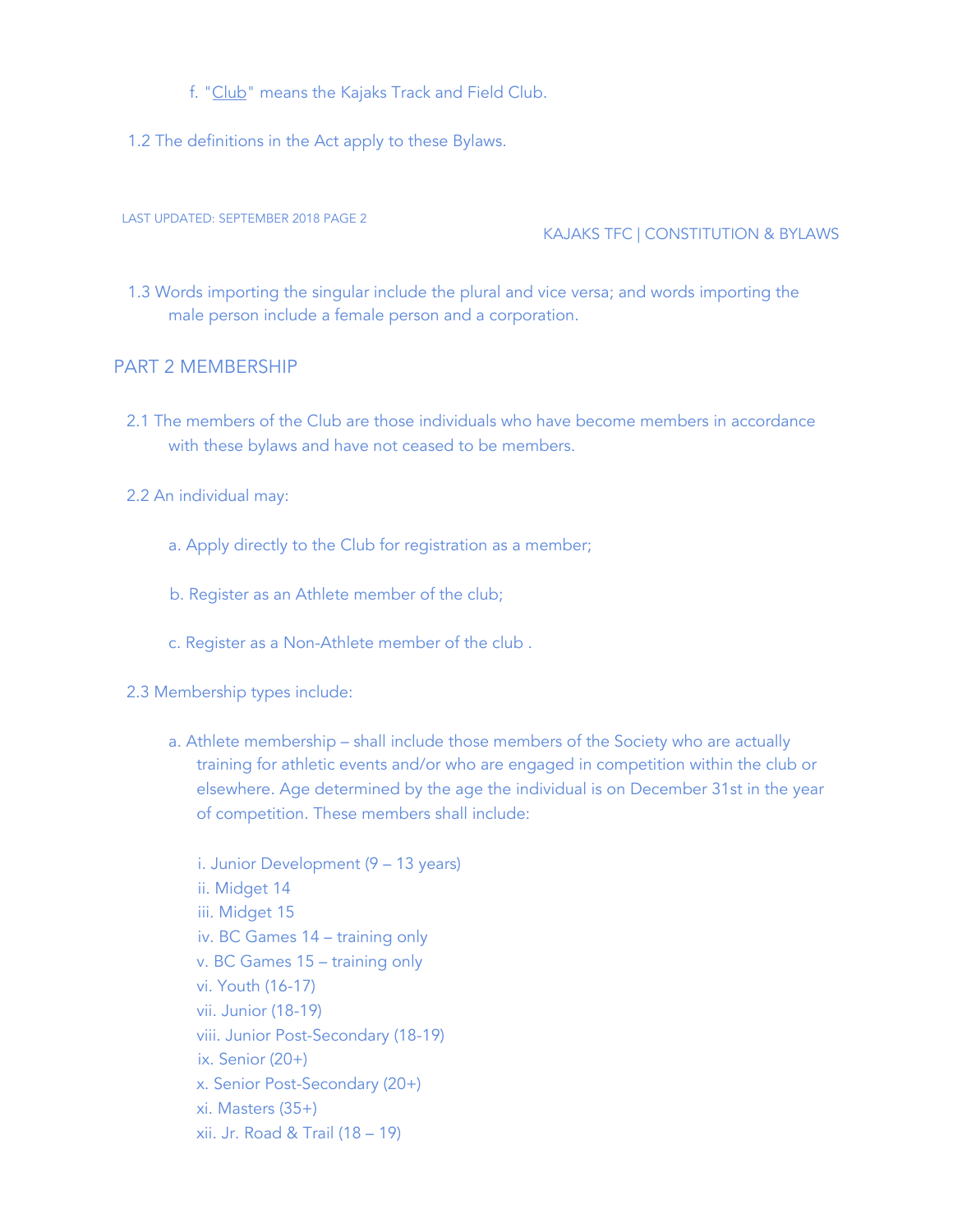xiii. Road & Trail (20+) xiv. Training – training only xv. Track Rascals – training only xvi. Friends of BC Athletics

#### LAST UPDATED: SEPTEMBER 2018 PAGE 3

#### KAJAKS TFC | CONSTITUTION & BYLAWS

- b. Non-Athlete membership shall include those member of the Society who are not athletes but are working with the club in a recognized position. Such members include but are not limited to Coaches, Officials, Board Members, Managers. These members shall include:
	- i. Coaches ii. Officials iii. Associates
- c. Honorary Membership the Club may also, at the discretion of the Board, grant honorary membership status to one or more individuals.
- 2.4 All members are non-voting members unless they have become voting members in accordance with 2.12.
- 2.5 Membership in the Club is not transferable.
- 2.6 Every member shall uphold the Constitution and comply with these Bylaws.
- 2.7 The amount of the annual membership dues, if any, shall be determined by the Board from time to time.
- 2.8 All members are in good standing except any member who has failed to pay their current annual membership dues or any other subscription or debt due and owing by him to the Club and he is not in good standing as long as the debt remains unpaid.
- 2.9 A person shall cease to be a member of the Club:
	- a. By notifying the Board in writing to that effect;
	- b. On their death;
	- c. On being expelled; or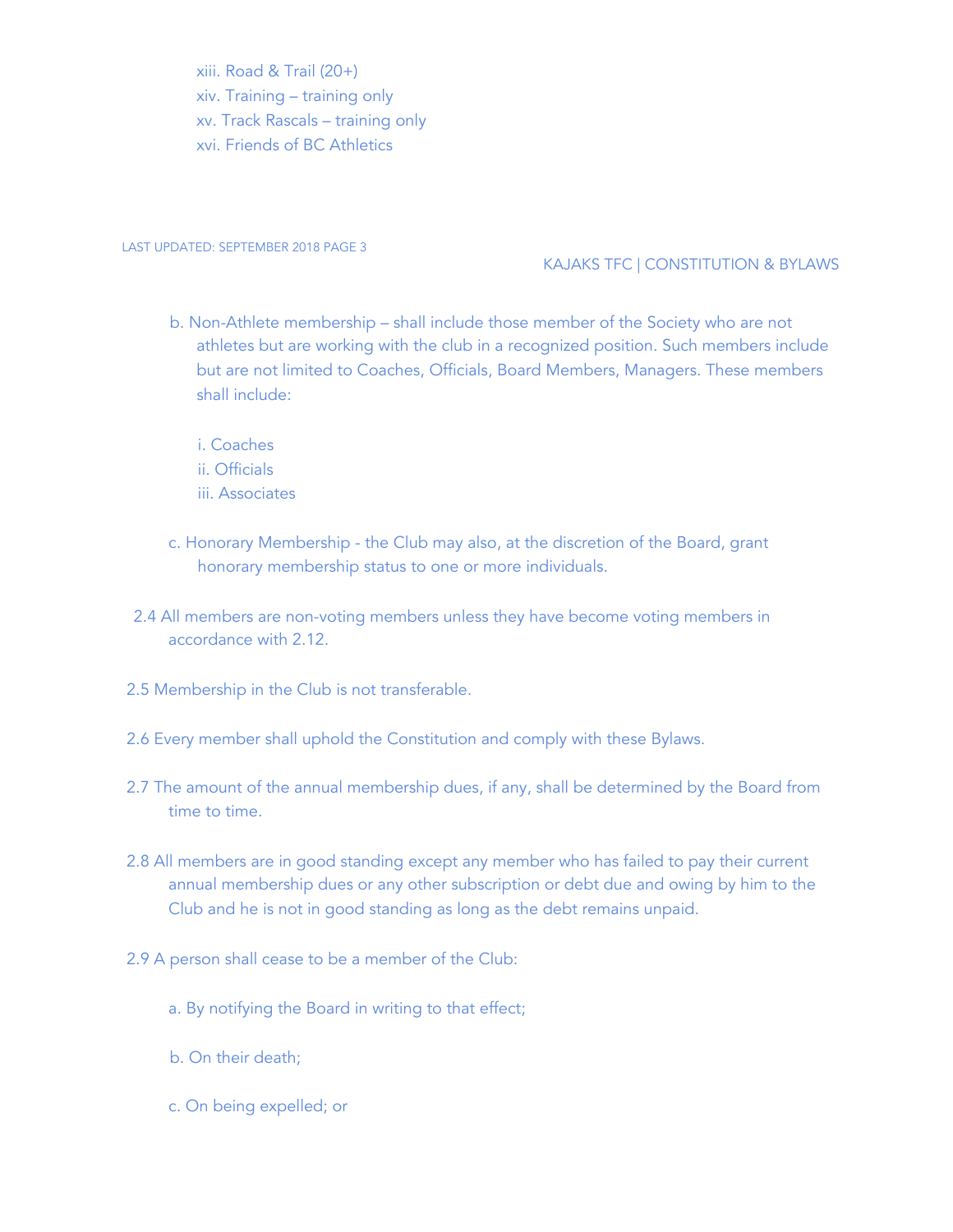d. On having been a member not in good standing 30 consecutive days.

2.10 Subject to 2.11, the Board may, by an affirmative vote of three-fourths (3/4) of those Directors present at a duly convened meeting to consider a member for suspension or expulsion, so suspend or expel any member whose conduct is, in the determination of the Board, improper, unbecoming, or in conflict with the interest or reputation of the Club, which for clarity includes the willful breach of the Constitution, these Bylaws, or any rules or

LAST UPDATED: SEPTEMBER 2018 PAGE 4

#### KAJAKS TFC | CONSTITUTION & BYLAWS

regulations maintained by the Club.

- 2.11 No member may be expelled or suspended without first being notified of the charge or complaint against him and provided an opportunity to be heard by the Directors at a meeting of the Board called for that purpose.
- 2.12 Voting Members The voting members of the Club shall be determined, from time to time, as follows:
	- a. Every Director shall be, for the entirety of their term(s) as Director, reckoned as a voting member of the Club;
	- b. All athletic and non-athletic members ages 19 and up who are in good standing are eligible to vote. Non-voting junior members ages 18 and below shall be represented by one parent or legal guardian.

## PART 3 MEETINGS OF MEMBERS

3.1 General meetings of the Club must be held at the time and place the Board determines.

3.2 Written notice of the date, time and location of a general meeting must be sent to every member at least 14 days before the meeting but not more than 60 days before the meeting. "Written" means any mode of representing or reproducing words in written form, including printing, lithography, typewriting, photography, electronic mail, and fax.

3.3 Annual General Meeting of the Clube to be held each year within 90 days of fiscal year end.

## PART 4 PROCEEDINGS AND GENERAL MEETINGS

4.1 At a general meeting, the following business is ordinary business: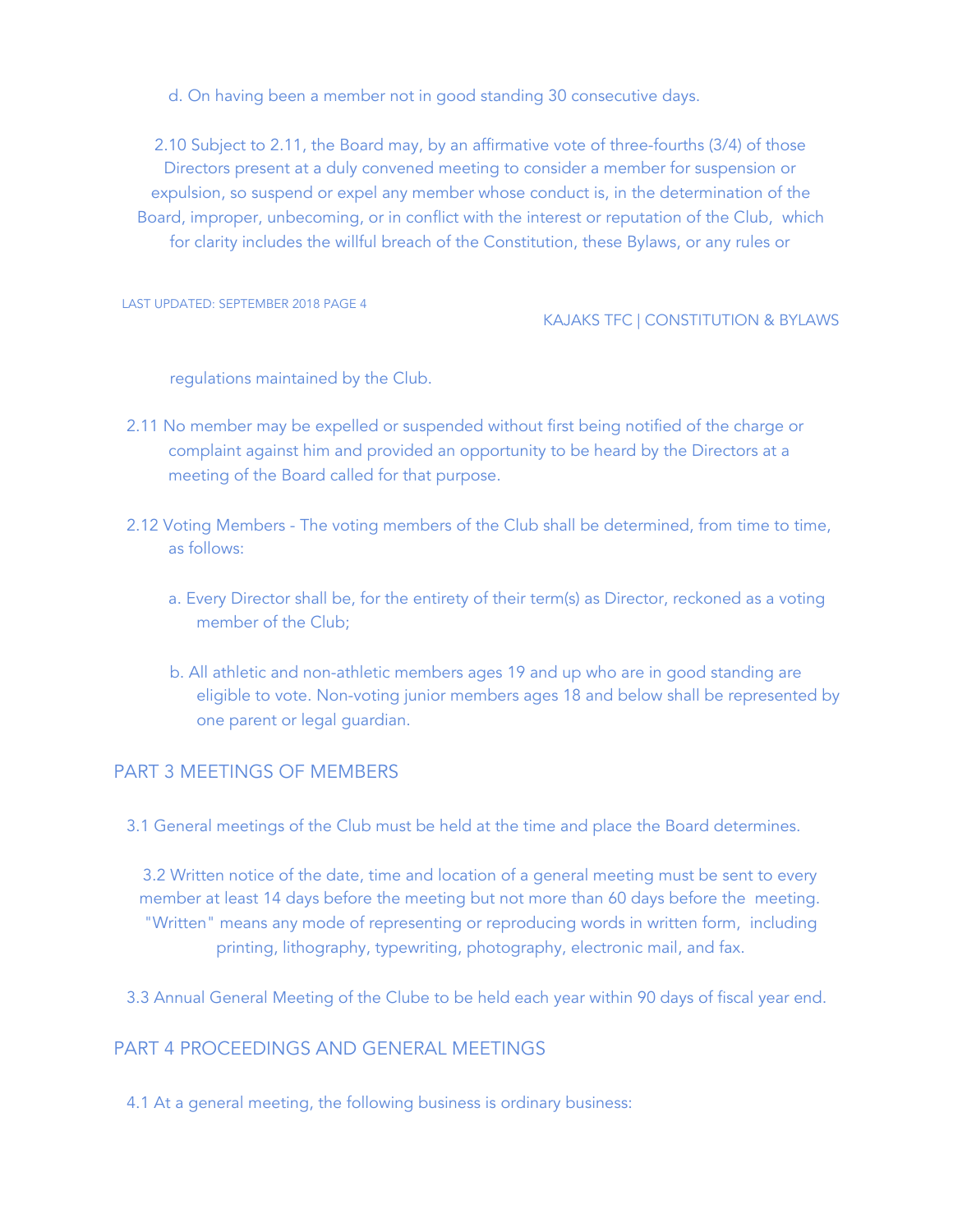- a. adoption of rules of order;
- b. consideration of any financial statements of the Club presented to the meeting;
- c. consideration of the reports, if any, of the directors;
- d. election or appointment of Directors if required;

#### KAJAKS TFC | CONSTITUTION & BYLAWS

- e. business arising out of a report of the Directors not requiring the passing of a special resolution.
- 4.2 A notice of a general meeting must state the nature of any business, other than ordinary business, to be transacted at the meeting in sufficient detail to permit a member receiving the notice to form a reasoned judgment concerning that business.
- 4.3 Quorum at a General Meeting
	- a. No business, other than the election of a Chairperson and the adjournment or termination of the meeting, shall be conducted at a general meeting at a time when a quorum is not present.
	- b. If at any time during a general meeting there ceases to be a quorum present, business then in progress shall be suspended until there is a quorum present or until the meeting is adjourned or terminated.
	- c. A quorum exists when there is present at least (3) voting members.
	- d. If, within 30 minutes from the time set for holding a general meeting, a quorum of voting members is not present:
		- i. in the case of a meeting convened on the requisition of members, the meeting is terminated, and
		- ii. in any other case, the meeting stands adjourned to the same day in the next week, at the same time and place, and if, at the continuation of the adjourned meeting, a quorum is not present within 30 minutes from the time set for holding the continuation of the adjourned meeting, the voting members who are present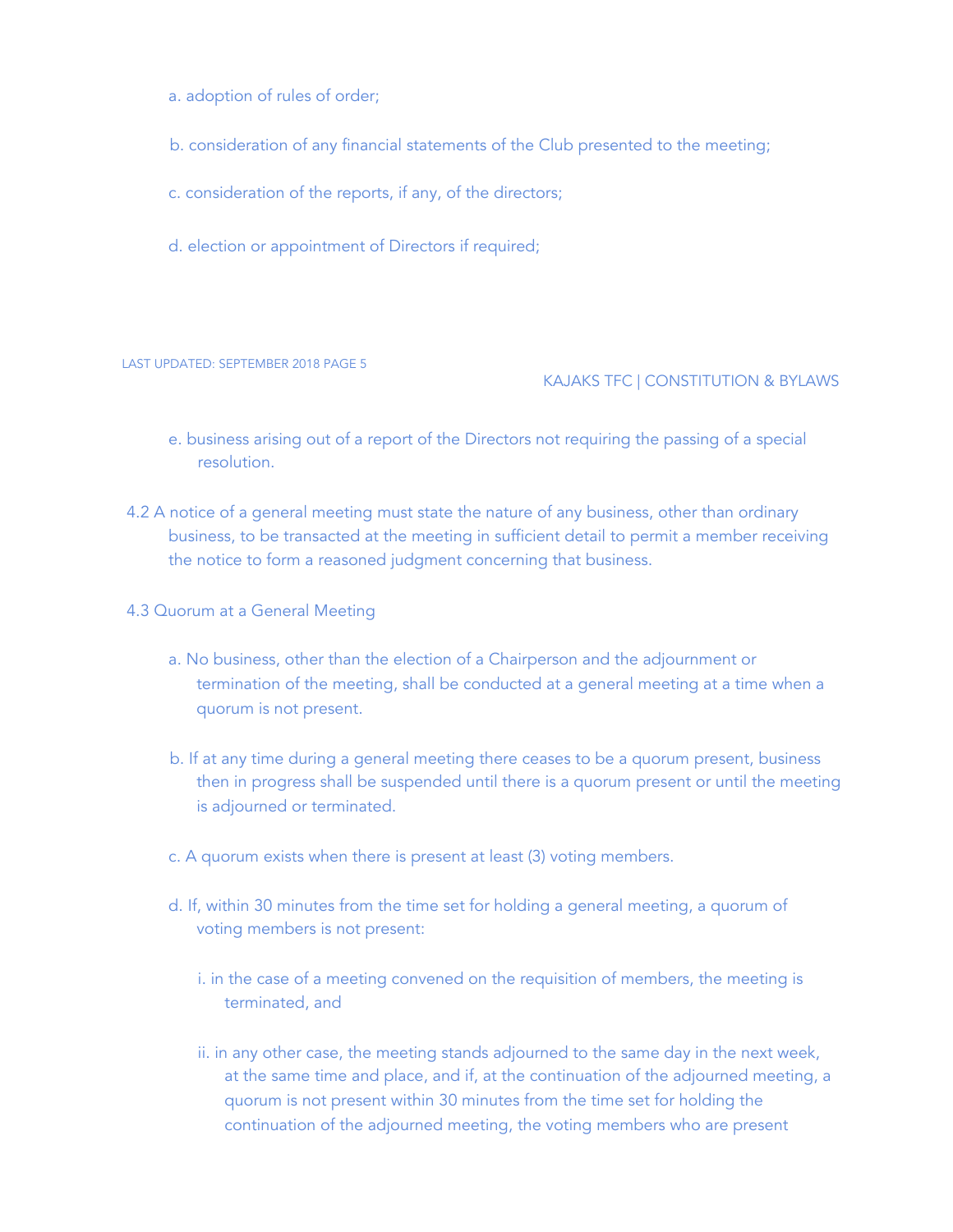constitute a quorum for that meeting.

- 4.4 Chairperson of a General Meeting
	- a. Subject to Bylaw 4.4(b), the President or the Vice President shall preside as Chairperson of a general meeting; in the absence of both, one of the other Directors present shall preside as Chairperson.

b. If there is no President, Vice President or any other Directors present within fifteen (15) minutes after the time appointed for holding the general meeting, or the President, Vice President and all the other Directors present are unwilling to act as Chairperson, then

LAST UPDATED: SEPTEMBER 2018 PAGE 6

### KAJAKS TFC | CONSTITUTION & BYLAWS

the members present shall choose one of their number to be Chairperson.

#### 4.5 Adjournment of a General Meeting

- a. A general meeting may be adjourned from time to time and from place to place, by the Chairperson of the meeting, but no business shall be transacted at a reconvened adjourned meeting other than the business left unfinished at the meeting from which the adjournment took place.
- b. Where a meeting is adjourned for ten (10) days or more, notice of the adjourned meeting shall be given as in the case of the original meeting.

4.6 Voting at a General Meeting

- a. The Chairperson of a meeting may move or propose a resolution.
- b. In case of an equality of votes, the Chairperson shall not have a casting or second vote in addition to the vote to which he may be entitled as a member and the proposed resolution shall not pass.
- c. Each member in good standing shall be entitled to attend and speak at all general meetings of the Club, but only voting members shall be entitled to vote on any question at a general meeting. Those active members designated as juniors shall exercise such vote through one of their parents or legal guardians.
- d. Votes of voting members may be cast in person or by written proxy. A proxy must be held by a voting member. The proxy shall be delivered in writing to the secretary of the meeting, before the announced starting time of the meeting.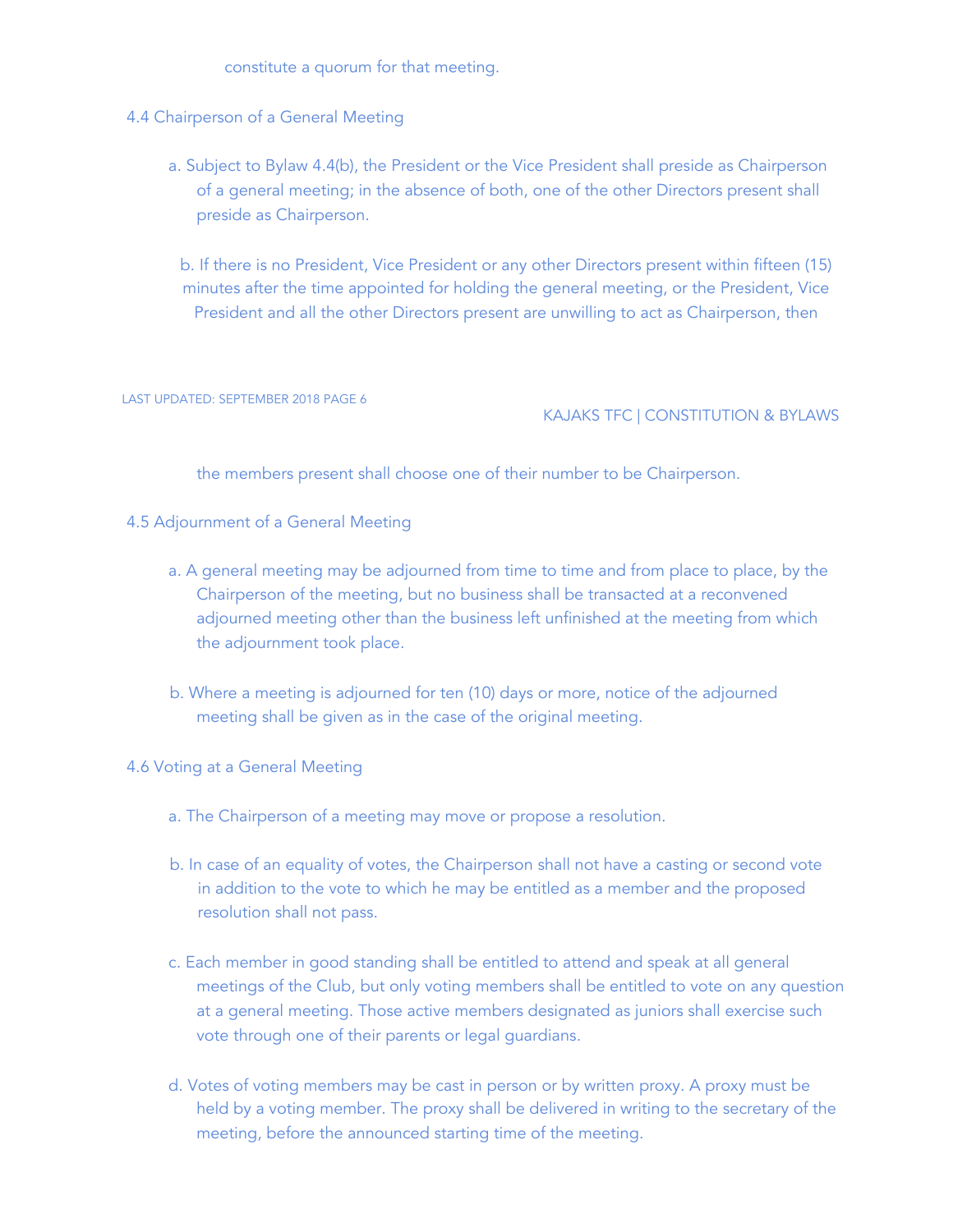- e. At all general meetings of the Club, every question shall be determined by a majority of votes unless otherwise specifically provided by the Act or by these Bylaws.
- f. Voting may be by show of hands or secret ballot at the discretion of the Chair.

## PART 5 DIRECTORS

5.1 Powers of the Directors

a. The business of the Club shall be carried on by the Board who shall interpret the Constitution and Bylaws, and may exercise all such powers and do all such acts and things as the Club may exercise and do, and which are not by these Bylaws or by

LAST UPDATED: SEPTEMBER 2018 PAGE 7

#### KAJAKS TFC | CONSTITUTION & BYLAWS

Statute or otherwise lawfully directed or required to be exercised or done by the Club in general meeting, but subject, nevertheless to:

- i. all laws affecting the Club;
- ii. these Bylaws;
- iii. rules, not being inconsistent with these Bylaws, made from time to time by this Club in a general meeting.
- b. The powers of the Directors shall include the power to make such rules and regulations as they deem necessary in their absolute discretion to facilitate the functioning of the Club, subject to the approval of the members at the next following general meeting, and such rules and regulations are binding on the members and those participating in the Club's programs.
- c. No rule made by the Club in general meeting invalidates a prior act of the Directors that would have been valid if that rule had not been made.

5.2 Number of Directors. There shall be four (4) elected Executive Directors plus General Directors whose number and duties are to be determined by the Executive Directors and, from time to time, one (1) Past President, who shall also serve as a Director by virtue of being the Past President. The Directors shall consist of not less than 4 members consisting of President, Vice President, Treasurer, Secretary. No act or proceeding of the Board is invalid only by reason of there being less than the prescribed number of Directors in office.

### 5.3 Election and Term of Office for Directors

a. No person shall be eligible to serve as a Director unless they are a member of the Club.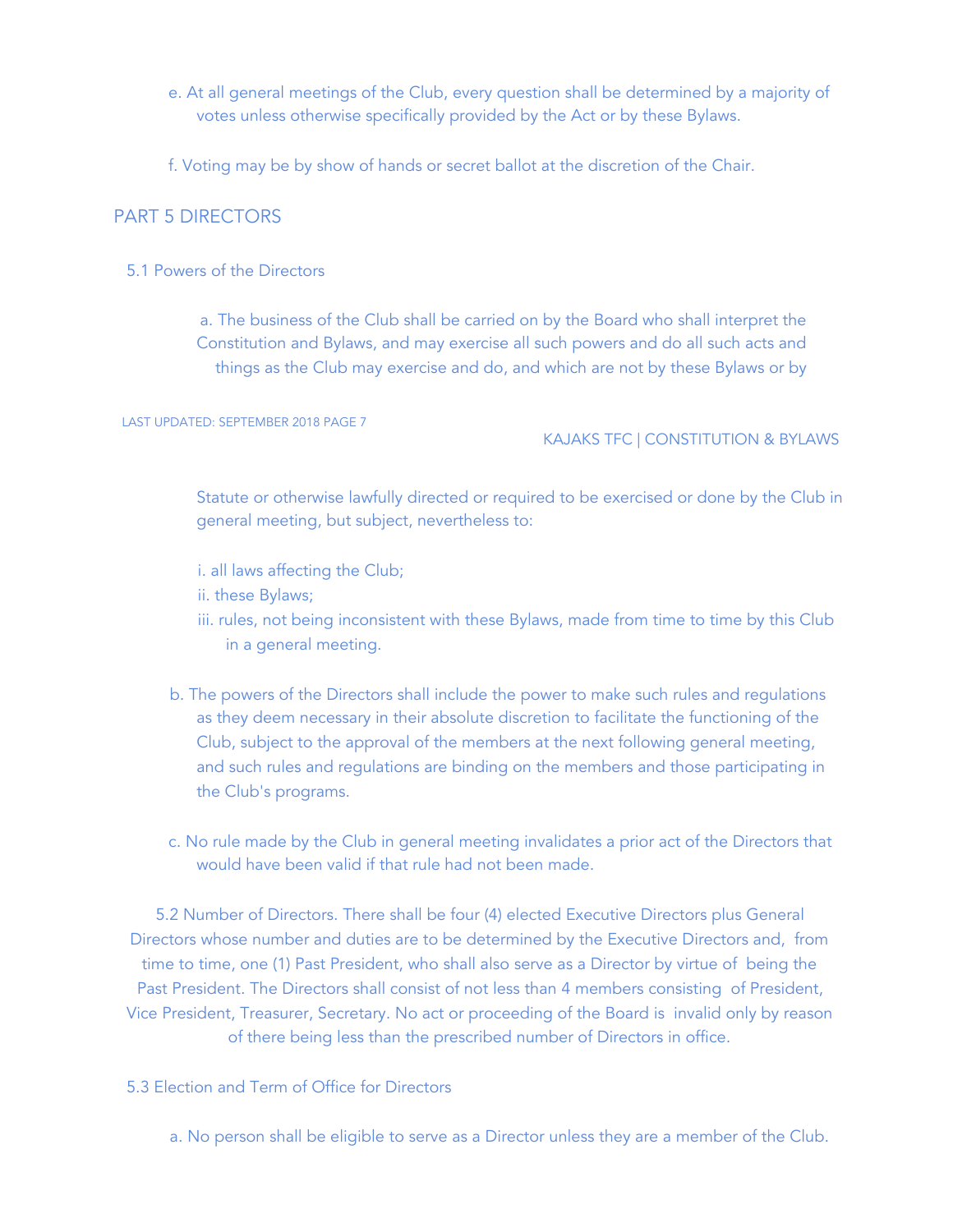- b. All Executive Directors, other than the Past President, shall be separately elected for each office to be filled, including:
	- i. President;
	- ii. Vice-President;
	- iii. Director Finance (Treasurer);
	- iv. Director Administration & Planning (Secretary);
- c. Additional Directors may be added at the discretion of the Executive Directors where specific need and roles are identified.
- d. Each elected Director shall be elected for a term of two (2) years staggered as follows: roughly one half of the Director positions will be elected in a particular year and the

#### KAJAKS TFC | CONSTITUTION & BYLAWS

remaining positions elected in alternate years.

- e. Directors shall retire from office at the AGM terminating their respective elected term, at which time the vacated position shall be refilled by election.
- f. Each Director may only be elected for two consecutive terms to the Board unless otherwise voted by the Executive Directors. The incumbent Director may not participate in the vote.

#### 5.4 Appointment of Directors

- a. The Directors may at any time and from time to time appoint a member of the Club as a Director to fill a vacancy. A Director so appointed shall hold office only until the conclusion of the unexpired portion of the term of office created by the vacancy and shall be eligible for re-election for subsequent term(s).
- 5.5 Remuneration to Directors.
	- a. No Director shall be remunerated for being or acting as a Director, but a Director may be reimbursed for all expenses necessarily and reasonably incurred by him while engaged in the affairs of the Club.

## PART 6 PROCEEDINGS OF DIRECTORS

6.1 Meetings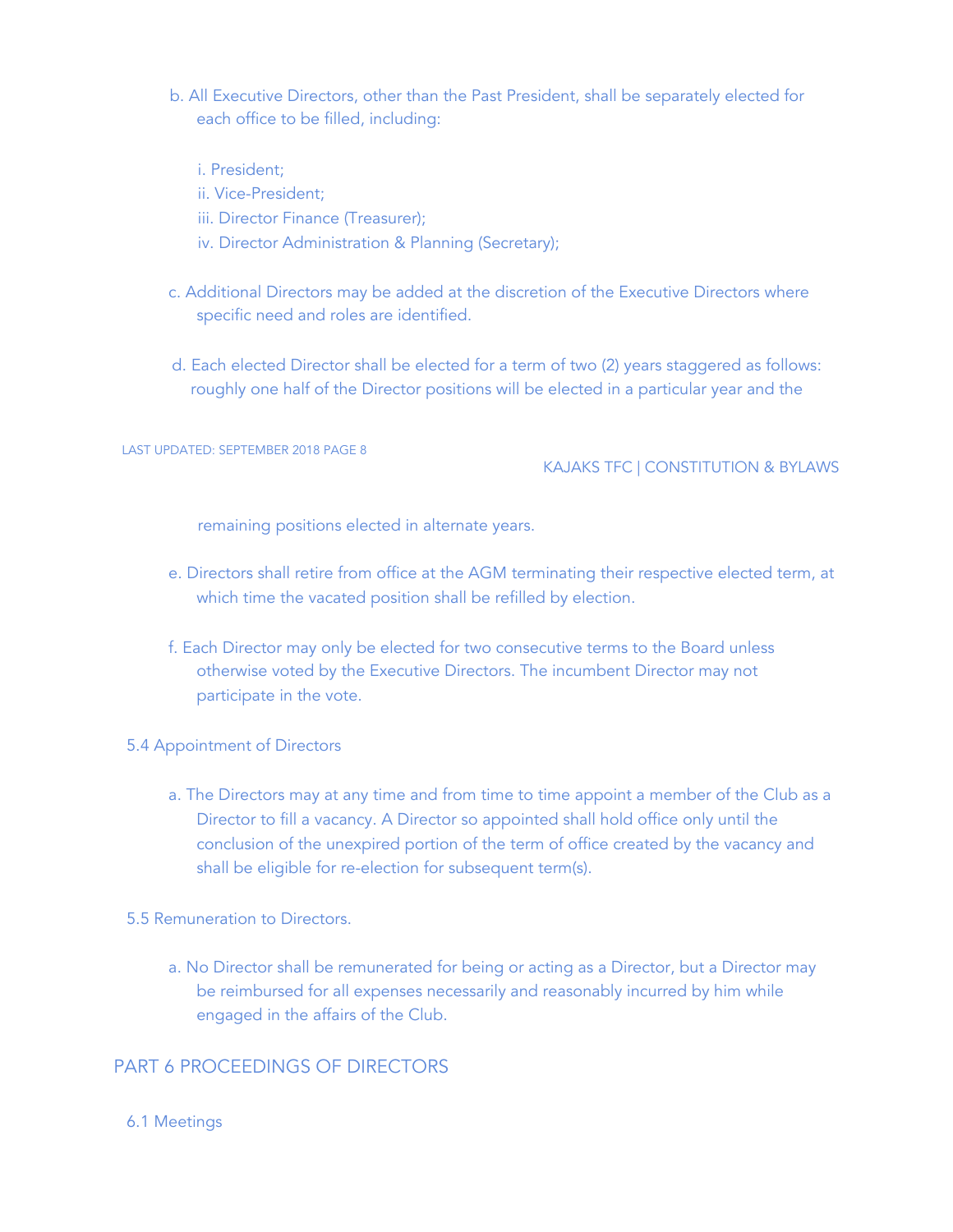- a. The Board shall meet as they deem fit to manage the affairs of the Club but at least four (4) times a year.
- b. Directors may meet together at such places as they think fit for the dispatch of business, adjourn and otherwise regulate their meetings and proceedings, as they see fit.
- c. The Directors may from time to time fix the quorum necessary for the transaction of business, but such quorum shall not be less than 50% of the Board.

d. The President shall be Chairperson of all meetings of the Directors; but if at any meeting the President is not present within 15 minutes after the time appointed for holding the meeting, the Vice President shall act as Chairperson, but if neither is present the Directors may choose one of their members to be Chairperson at that meeting.

#### LAST UPDATED: SEPTEMBER 2018 PAGE 9

#### KAJAKS TFC | CONSTITUTION & BYLAWS

e. A Director may at any time request a meeting of the Board, and the Board shall, upon receipt in writing of such a request convene a meeting of the Directors.

f. For the first meeting of the Directors held immediately following the appointment or election of a Director or Directors at a general meeting of members, or for a meeting of the Directors at which a Director is appointed to fill a vacancy in the Directors, it is not necessary to give notice of the meeting to the newly elected or appointed Director or Directors for the meeting to be duly constituted, if a quorum of the Directors is present.

### 6.2 Voting

- a. Questions arising at any meeting of the Directors, or a committee established by the Directors shall be decided by a majority vote.
- b. In case of an equality of votes the Chairperson does not have a second or casting vote and the motion is defeated.

### 6.3 Committees

a. The Directors may carry out their functions through committees. Such committees shall have a liaison Director on the committee who shall coordinate the function of the committee and, on behalf of the committee, report back to the Board for ratification, information or decision.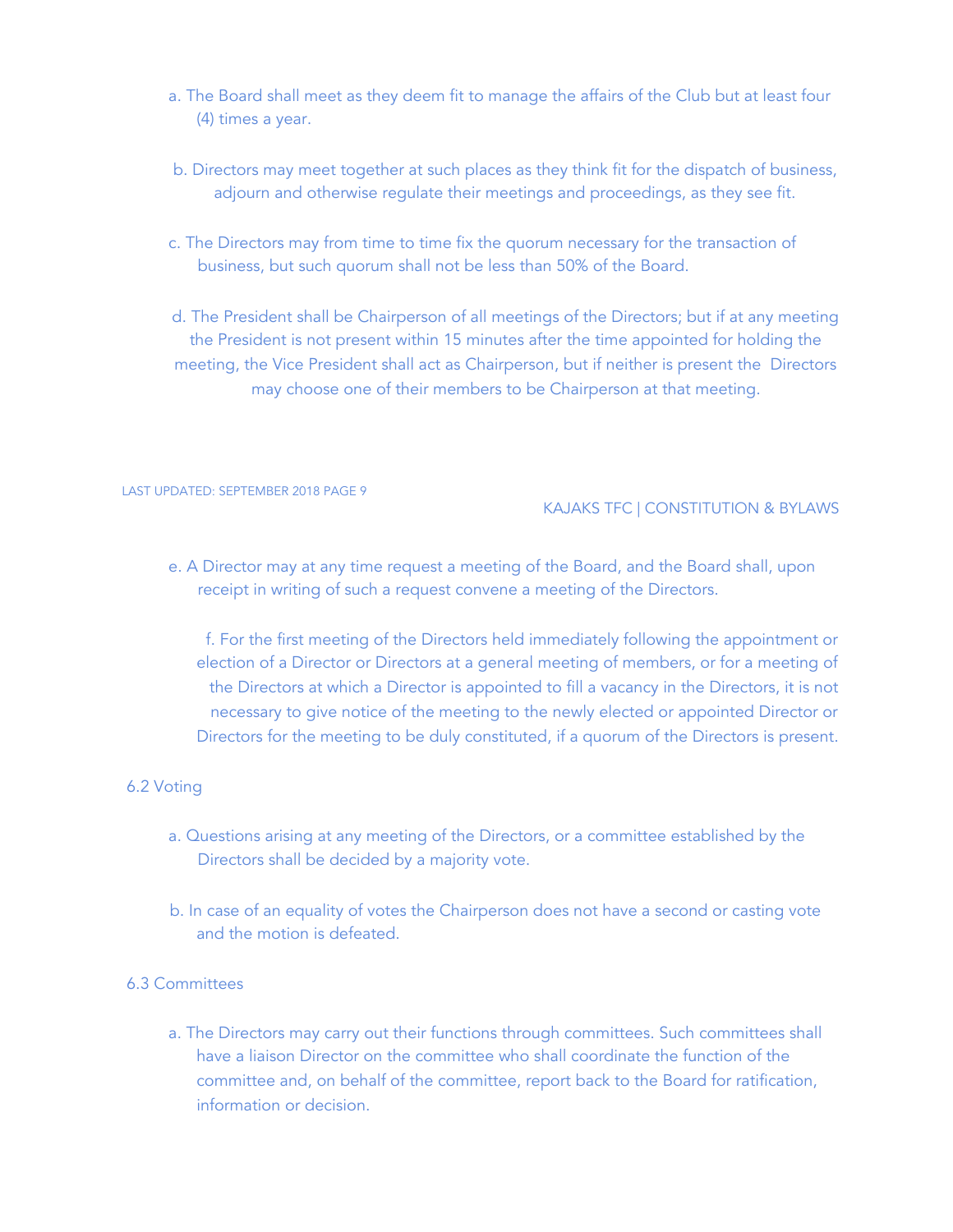- b. Committee members shall be members of the Club and other than the liaison Director may be selected from the membership at large at the discretion of the Board.
- c. Any committee formed by the Board shall conform to any rules that may from time to time be imposed on it by the Directors.
- d. A committee shall elect a Chairperson of its meetings; but if no Chairperson is elected, or if at any meeting the Chairperson is not present within fifteen (15) minutes after the time appointed for holding the meeting, the committee members present shall choose one of their numbers to be a Chairperson of the meeting.
- e. The members of the committee may meet and adjourn as they think proper.

#### KAJAKS TFC | CONSTITUTION & BYLAWS

### PART 7 DUTIES AND DIRECTORS

#### 7.1 President

The President shall supervise the other directors in the execution of their duties.

### 7.2 Vice President

The Vice President shall carry out the duties of the President during their absence.

#### 7.3 Director Finance

The Director Finance (Treasurer) shall be responsible for the keeping of the books of account of the Club and shall be responsible for their custody and safekeeping including all vouchers, receipts, cheques, and other records dealing with financial matters.

#### 7.4 Director Administration & Planning (Secretary)

The Director Administration & Planning (Secretary) shall be responsible for the record keeping of the Club with regard to all Board functions and recording meeting minutes.

## 7.5 Immediate Past President

The immediate Past President shall be a member of the Board for a one-year term and shall assist the President and the Vice President in their duties and shall provide advice and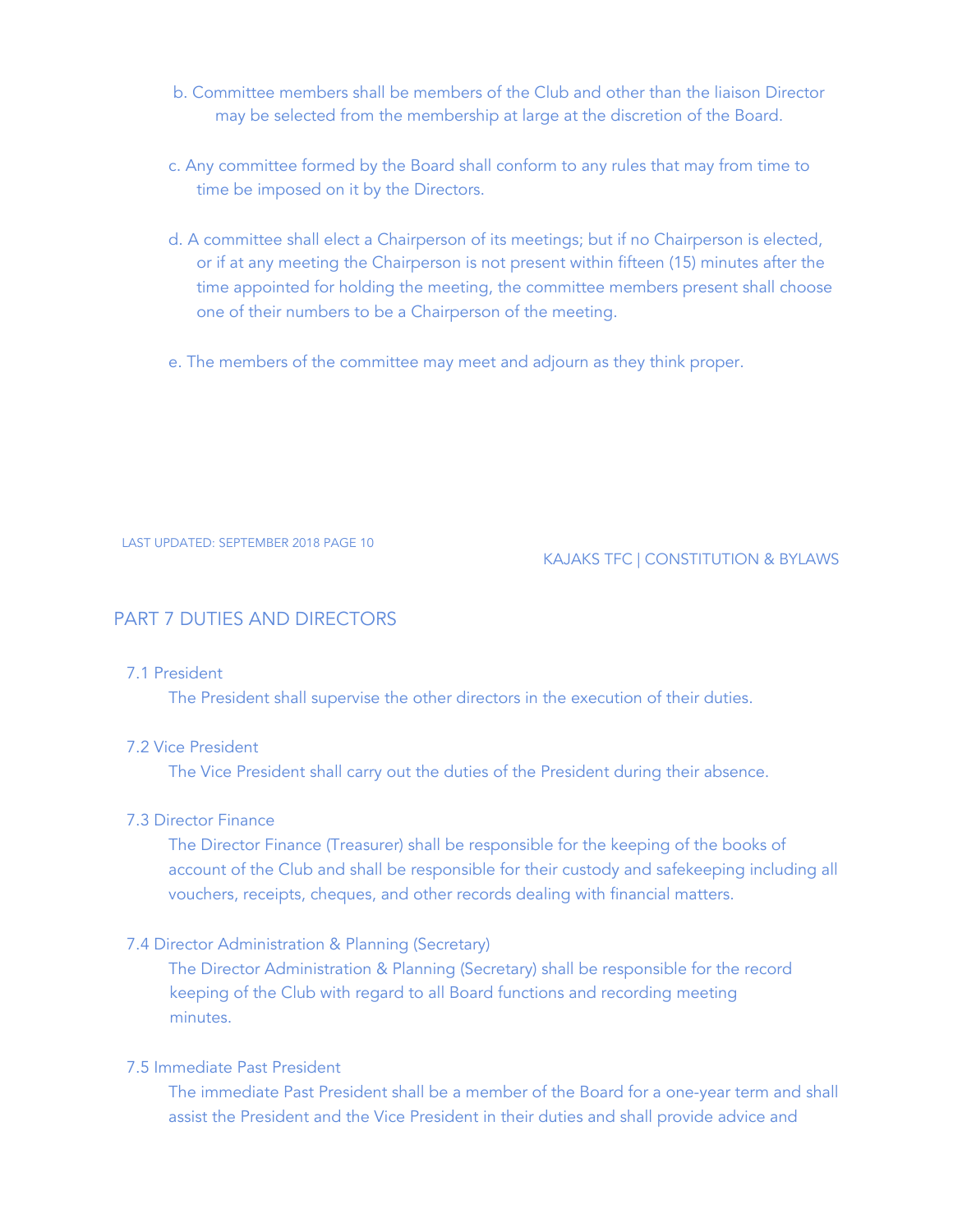counsel to the Board as requested by the Board.

7.6 Other Directors

In addition to those set out in 7.1 and 7.4, the Directors shall perform such other duties as from time to time shall be determined by the Board.

- 7.7 In the absence of the secretary from a meeting, the directors shall appoint another person to act as secretary at that meeting.
- 7.8 The directors shall have power to authorize expenditures on behalf of the Club from time to time and may delegate by resolution to an officer or director of the Club the right to employ and pay honoraria. The directors shall have the power to make expenditures for the purpose of furthering the objective of the Club.
- 7.9 The directors shall take such steps as they may deem requisite to enable toe Club to receive donations and benefits for the purpose of furthering the objects of the Club.
- 7.10 The directors may appoint such agents and engage such employees as they shall deem necessary from time to time and such persons shall have authority and shall perform such duties as shall be prescribed by such executive or shall be prescribed by the directors at the time of such appointment.

LAST UPDATED: SEPTEMBER 2018 PAGE 11

KAJAKS TFC | CONSTITUTION & BYLAWS

# PART 8 INSPECTION OF RECORDS

#### 8.1 Inspection of Records

All books of the Club may be inspected by any member at any reasonable time at the place at which such books and records shall be normally kept upon written request by that member.

## PART 9 FINANCIAL STATEMENT

- 9.1 The fiscal period of the Club shall terminate on September 30; which shall cause a financial statement made up to that date to be prepared for presentation to the members at the AGM. Such financial statement shall consist of at least a Balance Sheet and a statement of revenue and expenditures for the fiscal period and shall be in a form commonly accepted within the accounting profession.
- 9.2 The remuneration paid to every director, employee, volunteer or agent shall be clearly and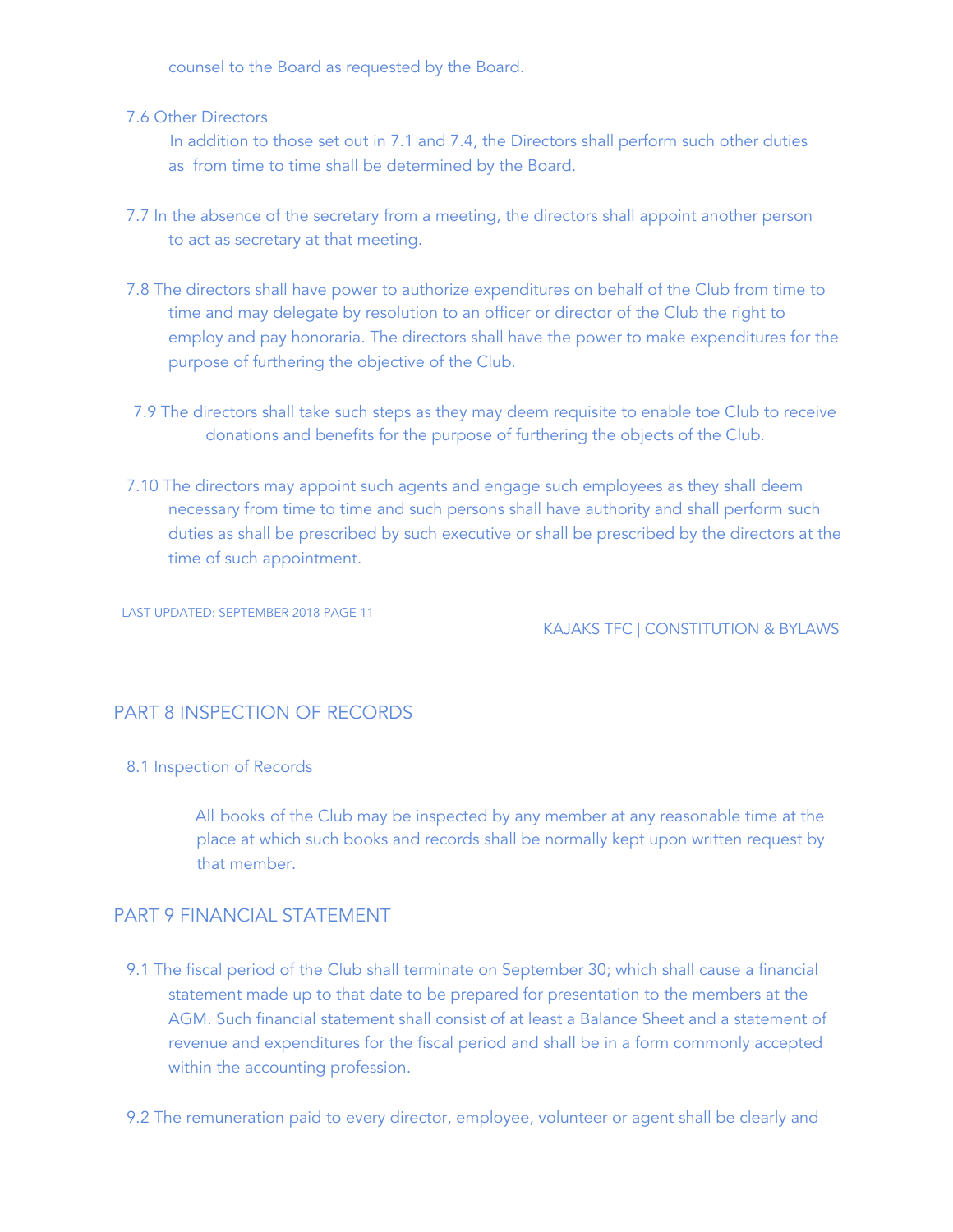identifiably reported in the financial statements.

- 9.3 The financial statement shall be approved by the Board and the approval shall be evidenced at the foot of the Balance Sheet by the signature of two (2) of the Directors.
- 9.4 There shall be a schedule of the items grouped in the expense categories as presented in the Audited Financial Statement at the AGM.
- 9.5 The annual Budget shall be presented and at the AGM for approval.

## PART 10 AUDIT

- 10.1 The Board shall appoint an Auditor or Auditors after each AGM of the Club, if required by resolution.
	- a. The Auditor(s) shall make such examination as will enable them to report to the members as required under (c) below.
	- b. The Auditor(s) shall make a report to the members and the Board on the books of account and financial statements examined by him. The report shall state whether in their opinion the financial statement referred to therein presents fairly the financial position of the Club and the results of its operations for the period under review in accordance with generally accepted accounting principles applied on a basis consistent

LAST UPDATED: SEPTEMBER 2018 PAGE 12

KAJAKS TFC | CONSTITUTION & BYLAWS

with that of the preceding period.

- c. The Auditor(s) of the Club has the right of access at all times to the books of account of the Club and to all records, documents, books, and vouchers of the Club, and is entitled to require from the Board such information and explanation as may be necessary to enable him to report as required by 10.1(c).
- d. The Auditor(s) of the Club is entitled to attend any meetings of members of the Club and to make any statement or explanation he desires with respect to the books of account and financial statement examined by him, and notice of such meeting shall be given to the Auditor(s).

## PART 11 SEAL

11.1 Deeds, transfers, licenses, contracts, and engagements on behalf of the Club and all cheques, bills of exchange or other orders for the payment of money, notes or other evidence of indebtedness issued in the name of the Club shall be signed by such Directors or agents of the Club and in such manner as shall from time to time be determined by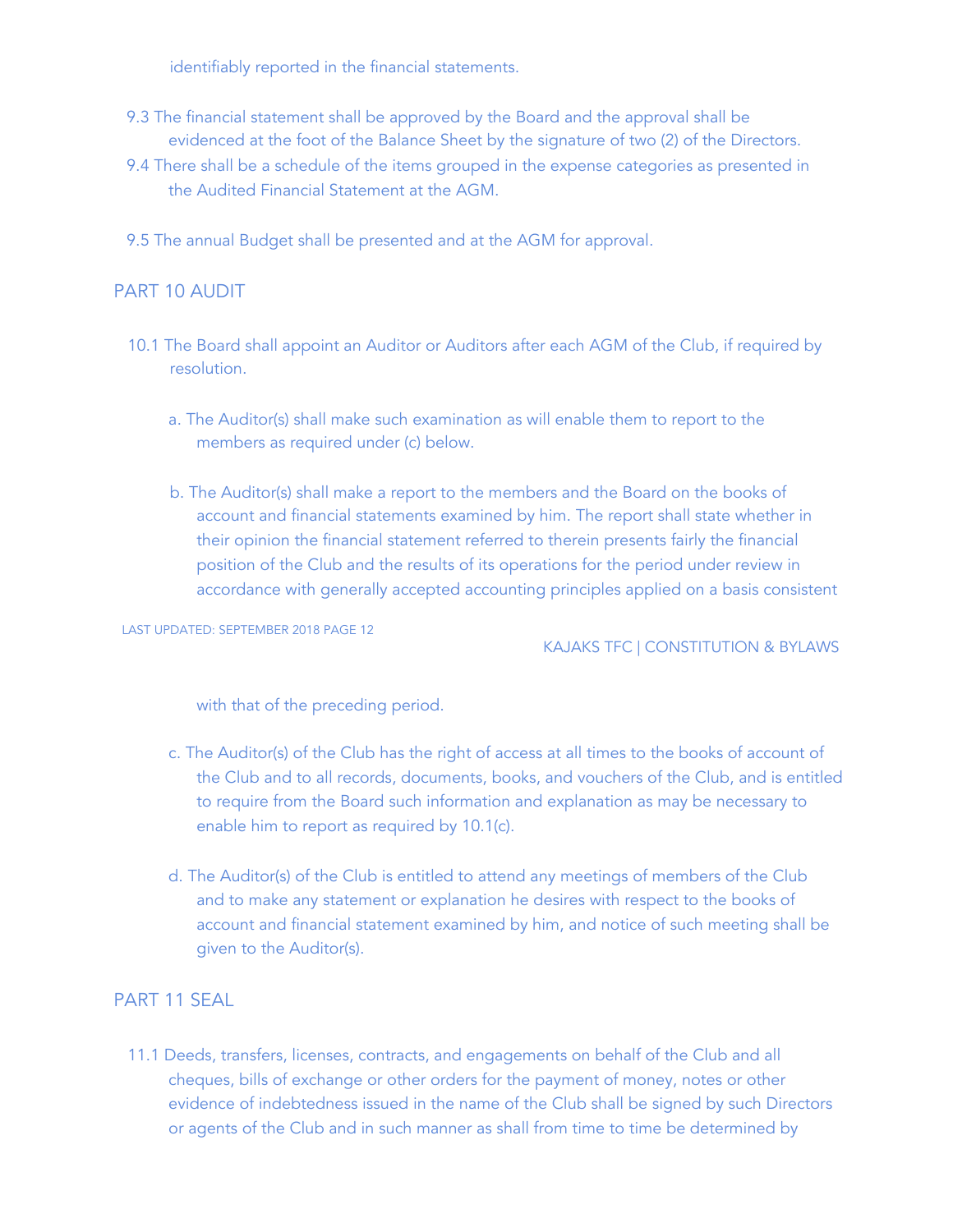resolution of the Board.

- 11.2 The Directors may provide a common Seal for the Club and may destroy a Seal and substitute a new Seal in its place.
- 11.3 The Seal of the Club shall be under the control of the President and its use from time to time shall be determined by the Board, provided always that the Seal of the Club may be affixed to any instrument in the presence of any two (2) of the President, Vice President, and Director Finance of the Club.

## PART 12 BYLAWS

- 12.1 On being admitted to membership, a member is entitled to and the Club shall provide, on request and without charge, a copy of the Constitution and Bylaws and Rules and Regulations of the Club currently in force.
- 12.2 The Club shall be carried on without the purpose of gain for its members and any profits or accretions to the Club shall be used in promoting its objectives. This provision was previously unalterable.
- 12.3 On the winding up and dissolution of Kajaks, after all debts have been paid or provision for payment has been made the assets remaining shall be paid, transferred or delivered on the first hand to BC Athletics. Should BC Athletics not exist then the assets remaining shall be

LAST UPDATED: SEPTEMBER 2018 PAGE 13

### KAJAKS TFC | CONSTITUTION & BYLAWS

transferred or delivered to Sport B.C. If neither of the mentioned societies is in existence then the assets remaining shall be paid, transferred or delivered to the B.C. Minister of Finance. This provision was previously unalterable.

12.4 These Bylaws shall not be altered or added to except by special resolution, as such term is defined in the Act.